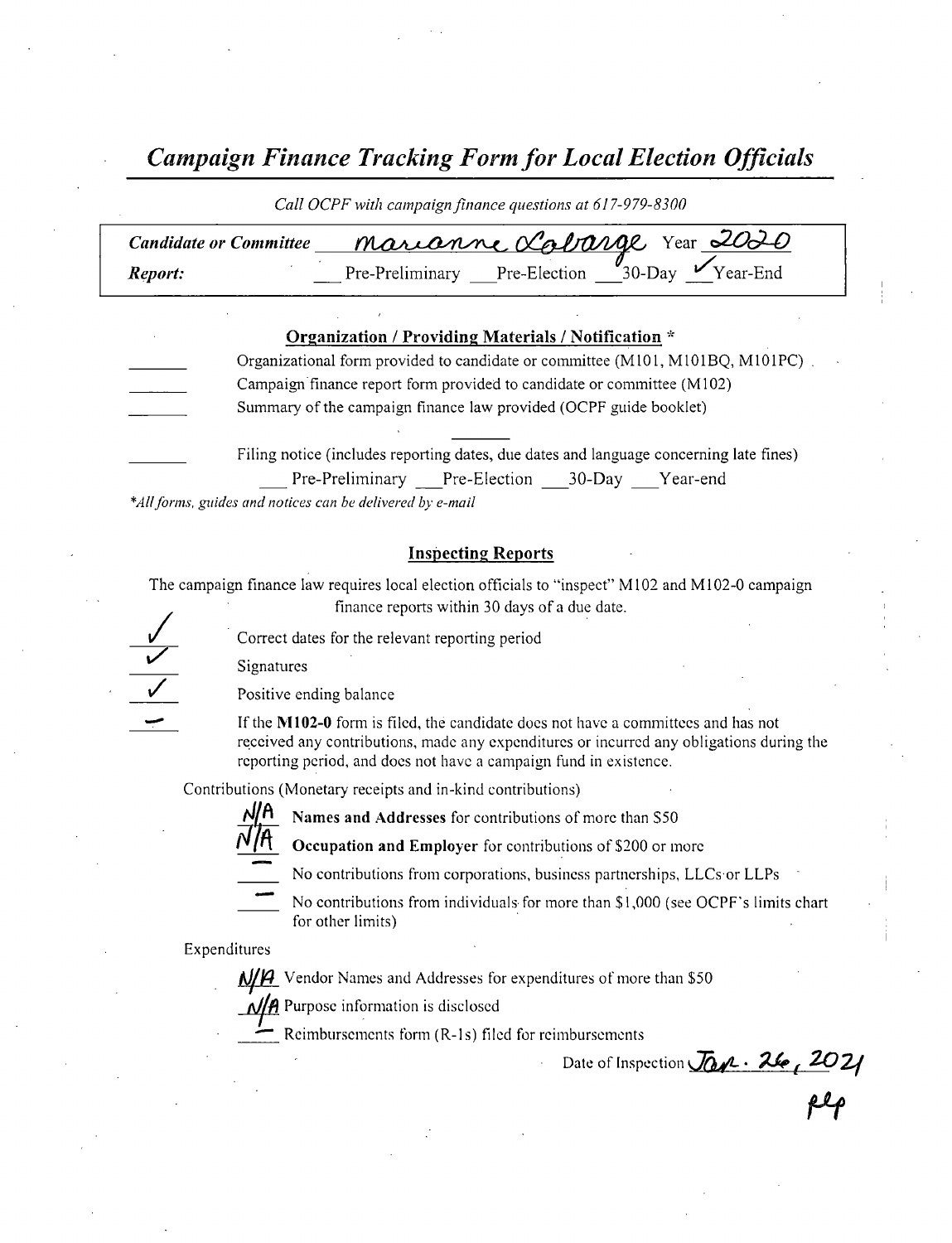| Commonwealth                                                                                                                                                                                                                                                                                                                                                                                                                                                                                                                                                                                                                                                    | Form CPF M 102: Campaign Finance Report<br><b>Municipal Form</b><br>JAN 15 2021<br><b>Office of Campaign and Political Finance</b> |  |  |  |
|-----------------------------------------------------------------------------------------------------------------------------------------------------------------------------------------------------------------------------------------------------------------------------------------------------------------------------------------------------------------------------------------------------------------------------------------------------------------------------------------------------------------------------------------------------------------------------------------------------------------------------------------------------------------|------------------------------------------------------------------------------------------------------------------------------------|--|--|--|
| of Massachusetts                                                                                                                                                                                                                                                                                                                                                                                                                                                                                                                                                                                                                                                | CITY CLERKS OFFICE<br>NORTHAMPTON-PACtion@OAnmission<br>File <del>wit</del>                                                        |  |  |  |
| Fill in Reporting Period dates:<br>Beginning Date:                                                                                                                                                                                                                                                                                                                                                                                                                                                                                                                                                                                                              | Ending Date:<br><u> - - 20 20</u>                                                                                                  |  |  |  |
| Type of Report: (Check one)                                                                                                                                                                                                                                                                                                                                                                                                                                                                                                                                                                                                                                     |                                                                                                                                    |  |  |  |
| 8th day preceding election<br>8th day preceding preliminary                                                                                                                                                                                                                                                                                                                                                                                                                                                                                                                                                                                                     | $\boxtimes$ year-end report<br>30 day after election<br>dissolution                                                                |  |  |  |
| Candidate Full Name (if applicable)                                                                                                                                                                                                                                                                                                                                                                                                                                                                                                                                                                                                                             | Committee Name                                                                                                                     |  |  |  |
| Office Sought and District                                                                                                                                                                                                                                                                                                                                                                                                                                                                                                                                                                                                                                      | Name of Committee Treasurer                                                                                                        |  |  |  |
| Residential Address<br>E-mail:                                                                                                                                                                                                                                                                                                                                                                                                                                                                                                                                                                                                                                  | Committee Mailing Address<br>E-mail:                                                                                               |  |  |  |
| Phone # (optional): 4/3-584-7937                                                                                                                                                                                                                                                                                                                                                                                                                                                                                                                                                                                                                                | Phone # (optional): 4/13-1584-79                                                                                                   |  |  |  |
| <b>SUMMARY BALANCE INFORMATION:</b>                                                                                                                                                                                                                                                                                                                                                                                                                                                                                                                                                                                                                             |                                                                                                                                    |  |  |  |
| Line 1: Ending Balance from previous report                                                                                                                                                                                                                                                                                                                                                                                                                                                                                                                                                                                                                     | 939-46                                                                                                                             |  |  |  |
| Line 2: Total receipts this period (page 3, line 11)                                                                                                                                                                                                                                                                                                                                                                                                                                                                                                                                                                                                            |                                                                                                                                    |  |  |  |
| Line 3: Subtotal (line 1 plus line 2)                                                                                                                                                                                                                                                                                                                                                                                                                                                                                                                                                                                                                           |                                                                                                                                    |  |  |  |
| Line 4: Total expenditures this period (page 5, line 14)                                                                                                                                                                                                                                                                                                                                                                                                                                                                                                                                                                                                        |                                                                                                                                    |  |  |  |
| Line 5: Ending Balance (line 3 minus line 4)                                                                                                                                                                                                                                                                                                                                                                                                                                                                                                                                                                                                                    | 940.25                                                                                                                             |  |  |  |
| Line 6: Total in-kind contributions this period (page 6)                                                                                                                                                                                                                                                                                                                                                                                                                                                                                                                                                                                                        |                                                                                                                                    |  |  |  |
| Line 7: Total (all) outstanding liabilities (page 7)                                                                                                                                                                                                                                                                                                                                                                                                                                                                                                                                                                                                            |                                                                                                                                    |  |  |  |
| Line 8: Name of bank(s) used:                                                                                                                                                                                                                                                                                                                                                                                                                                                                                                                                                                                                                                   | Cooperative<br><u>Bask</u><br>Orthanptin                                                                                           |  |  |  |
| <b>Affidavit of Committee Treasurer:</b><br>I certify that I have examined this report including attached schedules and it is, to the best of my knowledge and belief, a true and complete statement of all campaign finance<br>activity, including all contributions, loans, receipts, expenditures, disbursements, in-kind contributions and liabilities for this reporting period and represents the campaign<br>finance activity of all persons acting under the authority or on behaft of this committee in accordance with the requirements of M.G.L. c. 55.<br>Date:<br>$15 - 3723$<br>Signed under the penalties of perjury:<br>(Treasurer's signature) |                                                                                                                                    |  |  |  |
| FOR CANDIDATE FILINGS ONLY: Affidavit of Candidate: (check 1 box only)<br>Candidate with Committee and no activity independent of the committee                                                                                                                                                                                                                                                                                                                                                                                                                                                                                                                 |                                                                                                                                    |  |  |  |
| <sup>\$</sup> I certify that I have examined this report including attached schedules and it is, to the best of my knowledge and belief, a true and complete statement of all campaign finance<br>activity, of all persons acting under the authority or on behalf of this committee in accordance with the requirements of M.G.L. c. 55. I have not received any contributions,<br>incurred any liabilities nor made any expenditures on my behalf during this reporting period.                                                                                                                                                                               |                                                                                                                                    |  |  |  |
| Candidate without Committee OR Candidate with independent activity filing separate report<br>I certify that I have examined this report including attached schedules and it is, to the best of my knowledge and belief, a true and complete statement of all campaign<br>finance activity, including contributions, loans, receipts, expenditures, disbursements, in-kind contributions and liabilities for this reporting period and represents the<br>campaign finance activity of all persons acting under the authority or on behalf of this committee in accordance with the requirements of M.G.L. c. 55.                                                 |                                                                                                                                    |  |  |  |
| 'nnnne d<br>Signed under the penalties of perjury:                                                                                                                                                                                                                                                                                                                                                                                                                                                                                                                                                                                                              | Date: 1-15-202<br>(Candidate's signature)                                                                                          |  |  |  |

 $\mathcal{A}^{\mathrm{c}}$  ,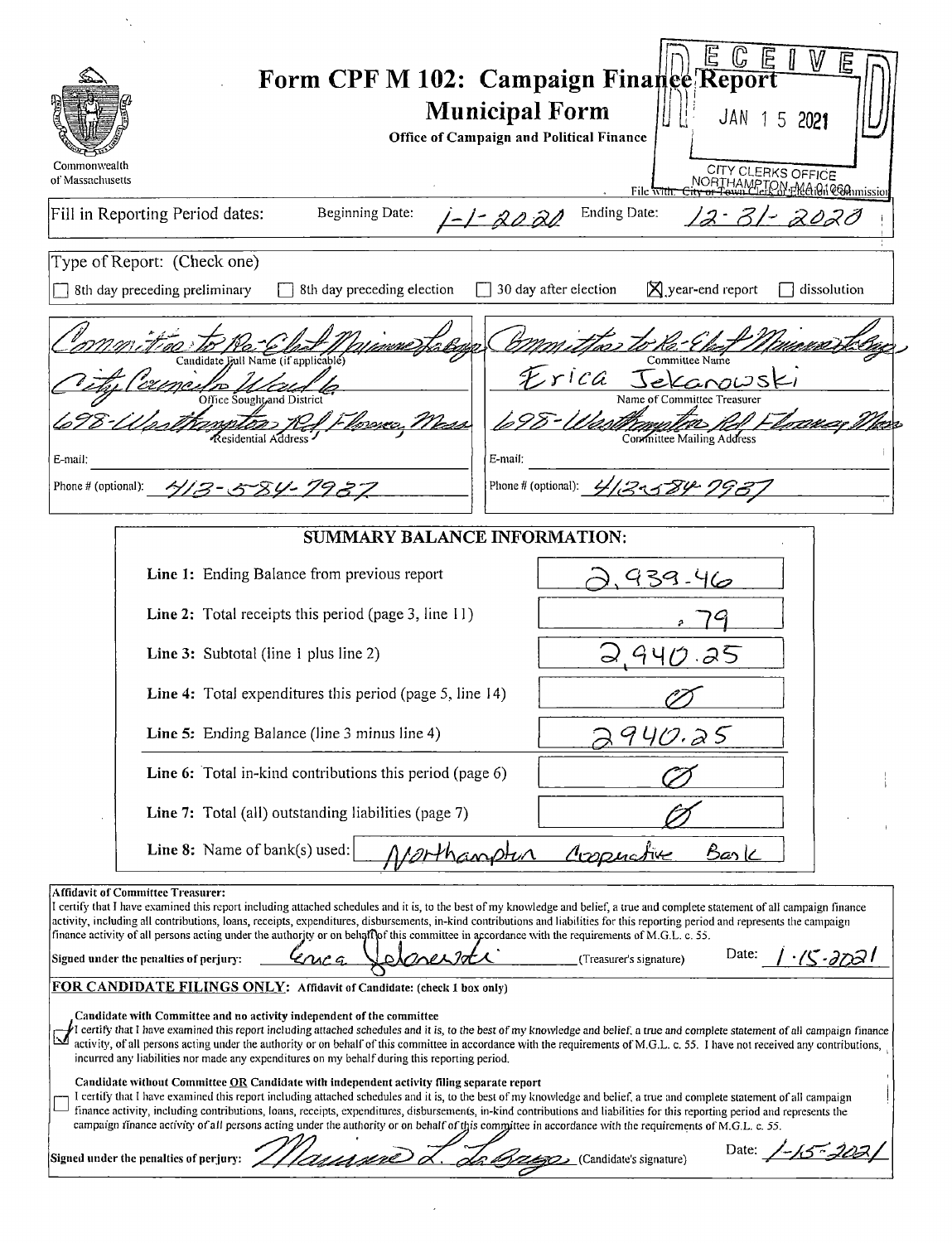#### SCHEDULE A: RECEIPTS

M.G.L. c. 55 requires that the name and residential address be reported, in alphabetical order, for all receipts over \$50 in a calendar year. Committees must keep detailed accounts and records of all receipts, but need only itemize those receipts over \$50. In addition, the occupation and employer must be reported for all persons who contribute\$ 200 or more in <sup>a</sup> calendar year.

 $\bar{z}$ 

A" Schedule A: Receipts" attachment is available to complete, print and attach to this report, if additional pages are required to report all receipts. Please include your committee name and a page number on each page.)

| <b>Date Received</b> | <b>Name and Residential Address</b><br>(alphabetical listing required) | Amount | Occupation & Employer<br>(for contributions of \$200 or more)           |
|----------------------|------------------------------------------------------------------------|--------|-------------------------------------------------------------------------|
|                      |                                                                        |        |                                                                         |
|                      |                                                                        |        |                                                                         |
|                      |                                                                        |        |                                                                         |
|                      |                                                                        |        |                                                                         |
|                      |                                                                        |        |                                                                         |
|                      |                                                                        |        |                                                                         |
|                      |                                                                        |        |                                                                         |
|                      |                                                                        |        |                                                                         |
|                      |                                                                        |        |                                                                         |
|                      |                                                                        |        |                                                                         |
|                      |                                                                        |        |                                                                         |
|                      |                                                                        |        |                                                                         |
|                      |                                                                        |        |                                                                         |
|                      |                                                                        |        |                                                                         |
|                      |                                                                        |        |                                                                         |
|                      |                                                                        |        |                                                                         |
|                      |                                                                        |        |                                                                         |
|                      |                                                                        |        |                                                                         |
|                      |                                                                        |        |                                                                         |
|                      |                                                                        |        |                                                                         |
|                      |                                                                        |        |                                                                         |
|                      |                                                                        |        |                                                                         |
|                      |                                                                        |        |                                                                         |
|                      | Line 9: Total Receipts over \$50 (or listed above)                     |        |                                                                         |
|                      | Line 10: Total Receipts \$50 and under* (not listed above)             |        | .790 Interest                                                           |
|                      | Line 11: TOTAL RECEIPTS IN THE PERIOD                                  |        | $\cdot$ $\overline{)9}$ of $\Big $ $\leftarrow$ Enter on page 1, line 2 |

<sup>\*</sup> If you have itemized receipts of \$50 and under, include them in line 9. Line 10 should include only those receipts not itemized above.

 $\epsilon$ 

 $\varphi\in\mathcal{C}$ 

 $\sim$   $\sim$ 

Page 2

 $\ddot{\cdot}$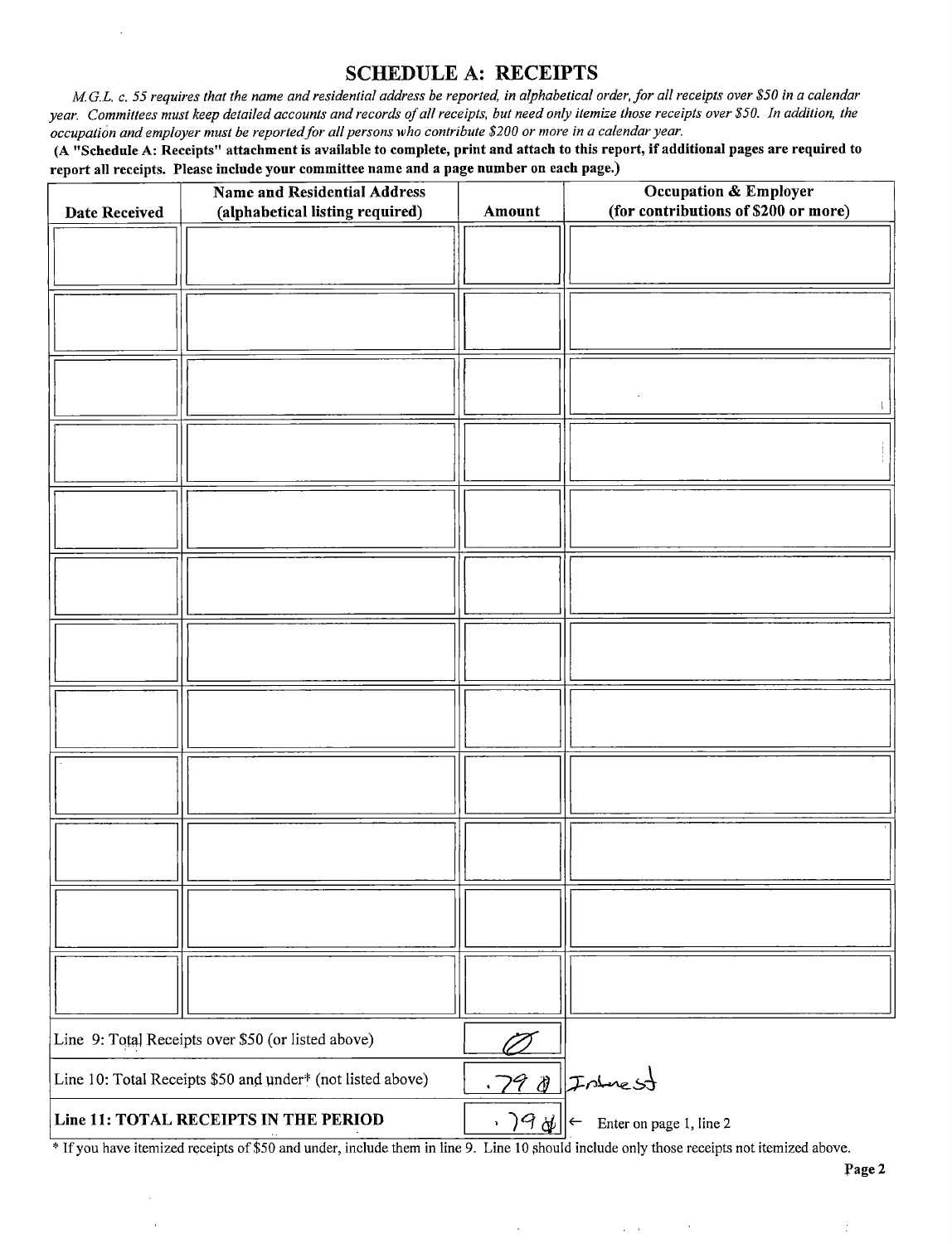## SCHEDULE A: RECEIPTS (continued)

| <b>Date Received</b>                                    | <b>Name and Residential Address</b><br>(alphabetical listing required) | Amount | Occupation & Employer<br>(for contributions of \$200 or more) |
|---------------------------------------------------------|------------------------------------------------------------------------|--------|---------------------------------------------------------------|
|                                                         |                                                                        |        |                                                               |
|                                                         |                                                                        |        |                                                               |
|                                                         |                                                                        |        |                                                               |
|                                                         |                                                                        |        |                                                               |
|                                                         |                                                                        |        |                                                               |
|                                                         |                                                                        |        |                                                               |
|                                                         |                                                                        |        |                                                               |
|                                                         |                                                                        |        |                                                               |
|                                                         |                                                                        |        |                                                               |
|                                                         |                                                                        |        |                                                               |
|                                                         |                                                                        |        |                                                               |
|                                                         |                                                                        |        |                                                               |
|                                                         |                                                                        |        |                                                               |
|                                                         |                                                                        |        |                                                               |
|                                                         |                                                                        |        |                                                               |
|                                                         |                                                                        |        |                                                               |
|                                                         |                                                                        |        |                                                               |
|                                                         |                                                                        |        |                                                               |
|                                                         |                                                                        |        |                                                               |
|                                                         |                                                                        |        |                                                               |
|                                                         |                                                                        |        |                                                               |
|                                                         |                                                                        |        |                                                               |
|                                                         |                                                                        |        |                                                               |
|                                                         |                                                                        |        |                                                               |
|                                                         |                                                                        |        |                                                               |
|                                                         |                                                                        |        |                                                               |
|                                                         |                                                                        |        |                                                               |
|                                                         |                                                                        |        |                                                               |
|                                                         |                                                                        |        |                                                               |
|                                                         |                                                                        |        |                                                               |
|                                                         |                                                                        |        |                                                               |
| Line 9: Total Receipts over \$50 (or listed above)<br>Ø |                                                                        |        |                                                               |
|                                                         | Line 10: Total Receipts \$50 and under* (not listed above)             |        |                                                               |
| Line 11: TOTAL RECEIPTS IN THE PERIOD                   |                                                                        |        | Enter on page 1, line 2<br>$\leftarrow$                       |

<sup>If</sup> If you have itemized receipts of \$50 and under, include them in line 9. Line 10 should include only those receipts not itemized above.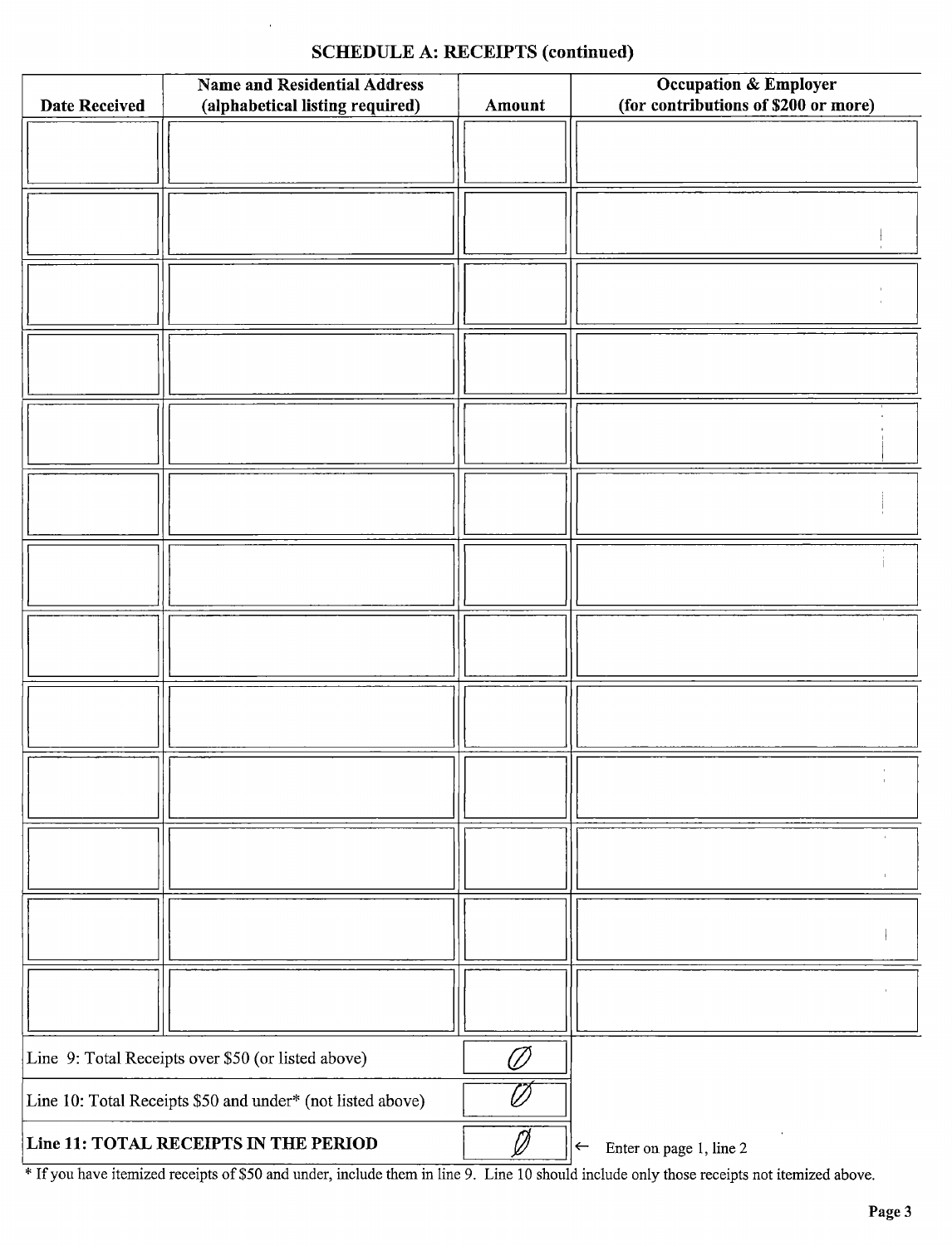## SCHEDULE B: EXPENDITURES

M.G.L. c. 55 requires committees to list, in alphabetical order, all expenditures over \$50 in a reporting period. Committees must keep detailed accounts and records of all expenditures, but need only itemize those over \$50. Expenditures \$50 and under may be added together, from committee records, and reported on line 13.

A " Schedule B: Expenditures" attachment is available to complete, print and attach to this report, if additional pages are required to report all expenditures. Please include your committee name and a page number on each page.)

| Date Paid | To Whom Paid<br>(alphabetical listing) | <b>Address</b>                                                                  | <b>Purpose of Expenditure</b> | Amount                   |
|-----------|----------------------------------------|---------------------------------------------------------------------------------|-------------------------------|--------------------------|
|           |                                        |                                                                                 |                               |                          |
|           |                                        |                                                                                 |                               |                          |
|           |                                        |                                                                                 |                               |                          |
|           |                                        |                                                                                 |                               |                          |
|           |                                        |                                                                                 |                               |                          |
|           |                                        |                                                                                 |                               |                          |
|           |                                        |                                                                                 |                               |                          |
|           |                                        |                                                                                 |                               |                          |
|           |                                        |                                                                                 |                               |                          |
|           |                                        |                                                                                 |                               |                          |
|           |                                        |                                                                                 |                               |                          |
|           |                                        |                                                                                 |                               |                          |
|           |                                        |                                                                                 |                               |                          |
|           |                                        |                                                                                 |                               |                          |
|           |                                        |                                                                                 |                               |                          |
|           |                                        |                                                                                 |                               |                          |
|           |                                        |                                                                                 |                               |                          |
|           |                                        |                                                                                 |                               |                          |
|           |                                        |                                                                                 |                               |                          |
|           |                                        |                                                                                 |                               |                          |
|           |                                        |                                                                                 |                               |                          |
|           |                                        |                                                                                 |                               |                          |
|           |                                        |                                                                                 |                               |                          |
|           |                                        | Line 12: Total Expenditures over \$50 (or listed above)                         |                               | Ø                        |
|           |                                        | Line 13: Total Expenditures \$50 and under* (not listed above)                  |                               | Ø                        |
|           |                                        | Enter on page 1, line $4 \rightarrow$ Line 14: TOTAL EXPENDITURES IN THE PERIOD |                               | $\overline{\mathscr{B}}$ |

If you have itemized expenditures of \$50 and under, include them in line 12. Line 13 should include only those expenditures not itemized above. Page 4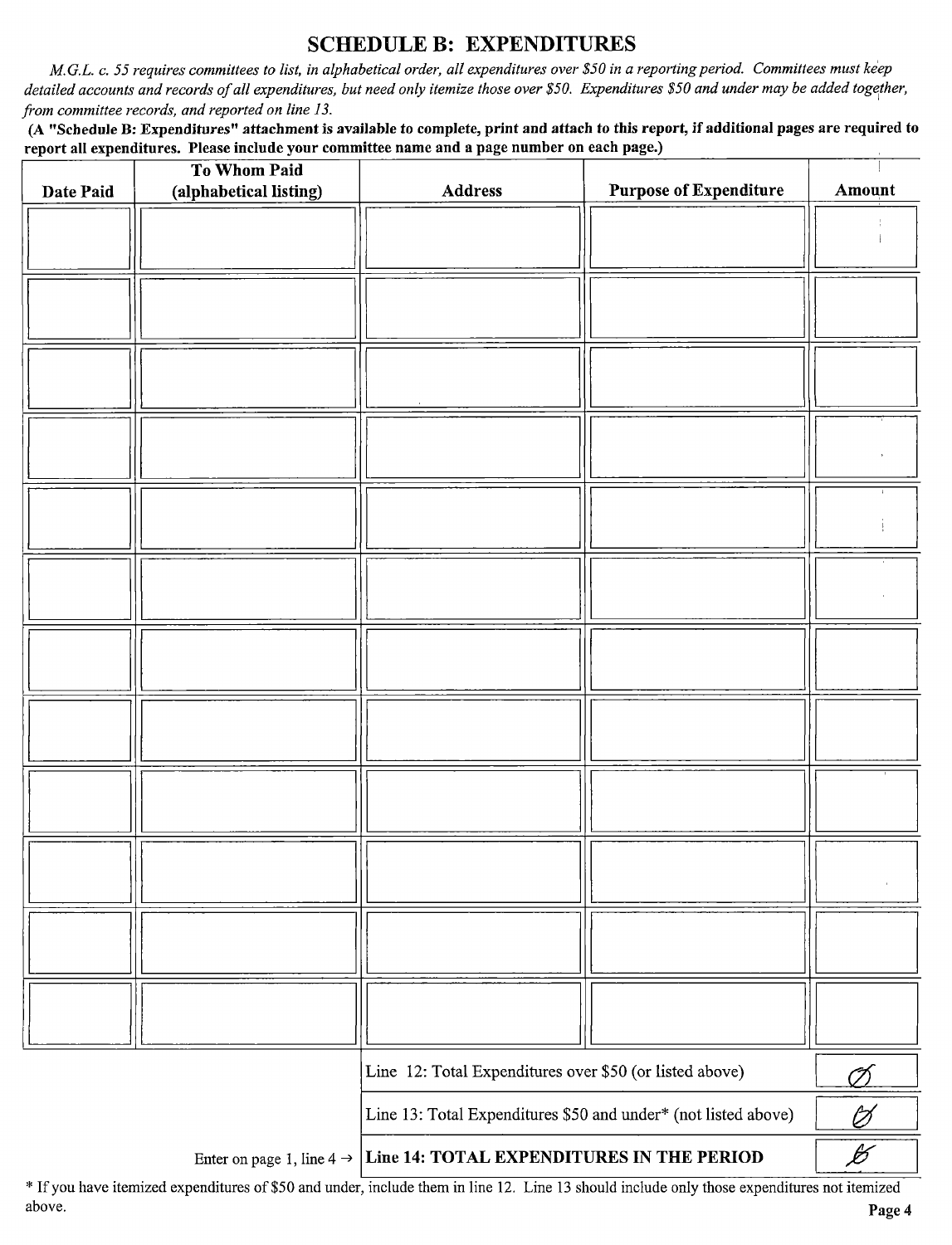## SCHEDULE B: EXPENDITURES (continued)

|           | To Whom Paid           |                                                                                 |                               |        |
|-----------|------------------------|---------------------------------------------------------------------------------|-------------------------------|--------|
| Date Paid | (alphabetical listing) | Address                                                                         | <b>Purpose of Expenditure</b> | Amount |
|           |                        |                                                                                 |                               |        |
|           |                        |                                                                                 |                               |        |
|           |                        |                                                                                 |                               |        |
|           |                        |                                                                                 |                               |        |
|           |                        |                                                                                 |                               |        |
|           |                        |                                                                                 |                               |        |
|           |                        |                                                                                 |                               |        |
|           |                        |                                                                                 |                               |        |
|           |                        |                                                                                 |                               |        |
|           |                        |                                                                                 |                               |        |
|           |                        |                                                                                 |                               |        |
|           |                        |                                                                                 |                               |        |
|           |                        |                                                                                 |                               |        |
|           |                        |                                                                                 |                               |        |
|           |                        |                                                                                 |                               |        |
|           |                        |                                                                                 |                               |        |
|           |                        |                                                                                 |                               |        |
|           |                        |                                                                                 |                               |        |
|           |                        |                                                                                 |                               |        |
|           |                        |                                                                                 |                               |        |
|           |                        |                                                                                 |                               |        |
|           |                        |                                                                                 |                               |        |
|           |                        |                                                                                 |                               |        |
|           |                        |                                                                                 |                               |        |
|           |                        |                                                                                 |                               |        |
|           |                        |                                                                                 |                               |        |
|           |                        |                                                                                 |                               |        |
|           |                        |                                                                                 |                               |        |
|           |                        |                                                                                 |                               |        |
|           |                        |                                                                                 |                               |        |
|           |                        |                                                                                 |                               |        |
|           |                        |                                                                                 |                               |        |
|           |                        |                                                                                 |                               |        |
|           |                        |                                                                                 |                               |        |
|           |                        |                                                                                 |                               |        |
|           |                        | Line 12: Expenditures over \$50 (or listed above)                               |                               | T T    |
|           |                        | Line 13: Expenditures \$50 and under* (not listed above)                        |                               | Ø      |
|           |                        | Enter on page 1, line $4 \rightarrow$ Line 14: TOTAL EXPENDITURES IN THE PERIOD |                               | Ø      |

If you have itemized expenditures of\$50 and under, include them in line 12. Line <sup>13</sup> should include only those expenditures not itemized above.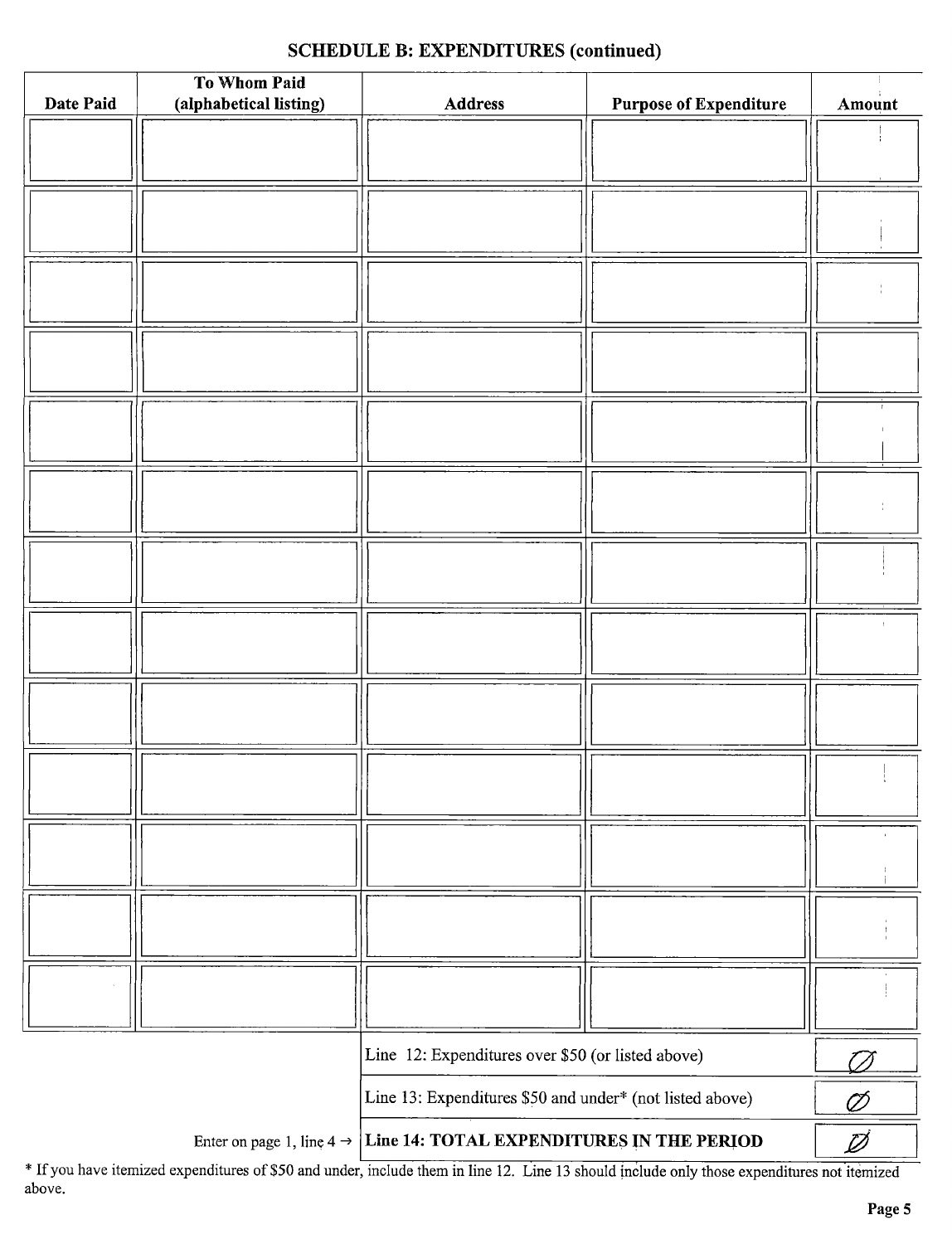## SCHEDULE C: " IN-KIND" CONTRIBUTIONS

Please itemize contributors who have made in-kind contributions of more than \$50. In-kind contributions \$50 and under may be added together from the committee's records and included in line 16 on page 1.

| Date Received | From Whom Received* | <b>Residential Address</b>                                                 | <b>Description of Contribution</b> | Value |
|---------------|---------------------|----------------------------------------------------------------------------|------------------------------------|-------|
|               |                     |                                                                            |                                    |       |
|               |                     |                                                                            |                                    |       |
|               |                     |                                                                            |                                    |       |
|               |                     |                                                                            |                                    |       |
|               |                     |                                                                            |                                    |       |
|               |                     |                                                                            |                                    |       |
|               |                     |                                                                            |                                    |       |
|               |                     |                                                                            |                                    |       |
|               |                     |                                                                            |                                    |       |
|               |                     |                                                                            |                                    |       |
|               |                     |                                                                            |                                    |       |
|               |                     |                                                                            |                                    |       |
|               |                     |                                                                            |                                    |       |
|               |                     |                                                                            |                                    |       |
|               |                     |                                                                            |                                    |       |
|               |                     |                                                                            |                                    |       |
|               |                     |                                                                            |                                    |       |
|               |                     |                                                                            |                                    |       |
|               |                     |                                                                            |                                    |       |
|               |                     |                                                                            |                                    |       |
|               |                     |                                                                            |                                    |       |
|               |                     |                                                                            |                                    |       |
|               |                     |                                                                            |                                    |       |
|               |                     | Line 15: In-Kind Contributions over \$50 (or listed above)                 |                                    |       |
|               |                     |                                                                            |                                    |       |
|               |                     | Line 16: In-Kind Contributions \$50 & under (not listed above)             |                                    | Ø     |
|               |                     | Enter on page 1, line $6 \rightarrow$ Line 17: TOTAL IN-KIND CONTRIBUTIONS |                                    | H     |

\* If an in-kind contribution is received from a person who contributes more than \$50 in a calendar year, you must report the name and address of the contributor; in addition, if the contribution is \$200 or more, you must also report the contributor's occupation and employer.

 $\overline{1}$